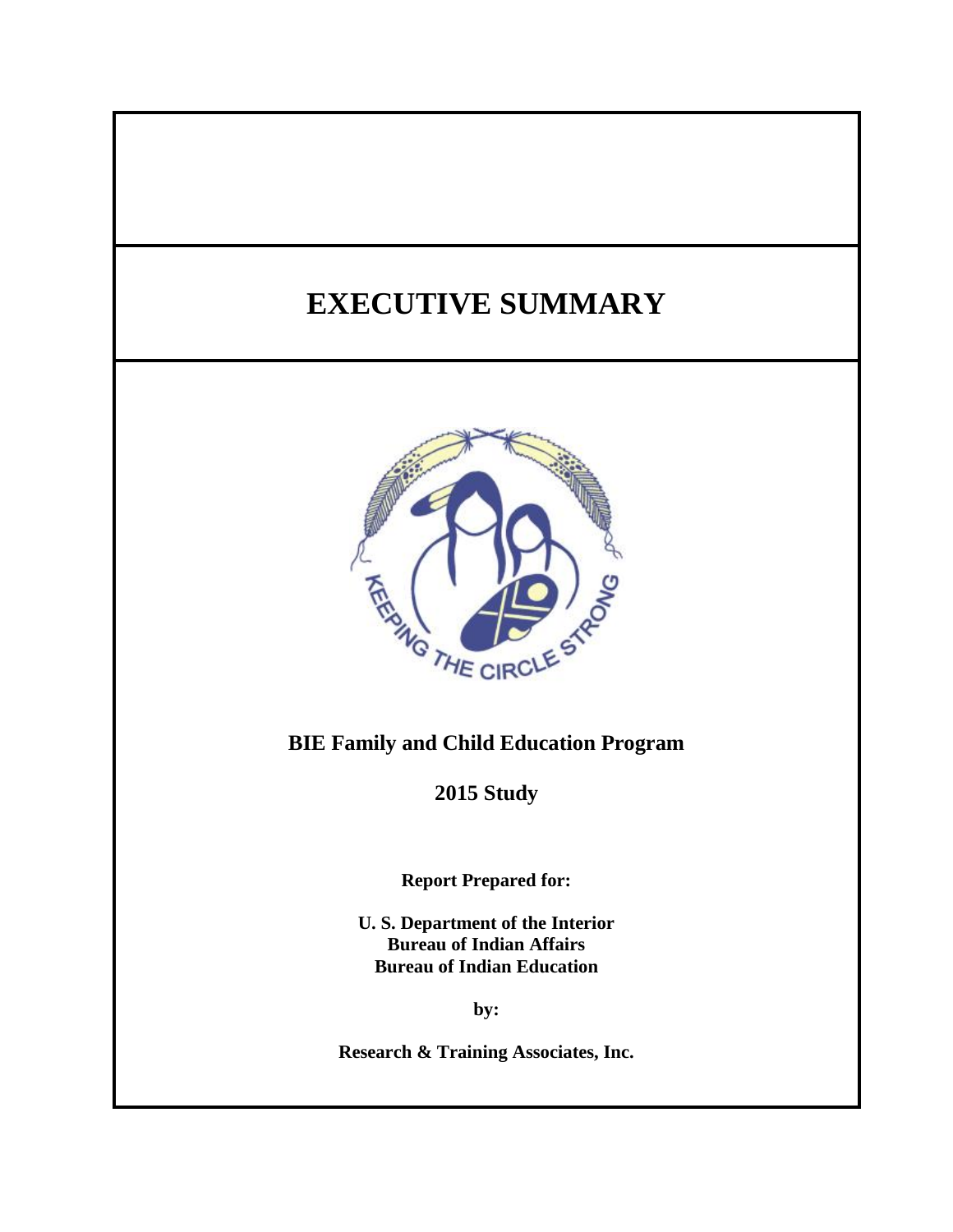# **EXECUTIVE SUMMARY**<sup>1</sup>

In 1990, the Bureau of Indian Education  $(BIE)^2$  initiated the Family and Child Education (FACE) program, an integrated model for an American Indian early childhood education/parental involvement program. The FACE program primarily serves families with children prenatal to 5 years of age by providing early childhood, adult, and parenting education services. The goals of the FACE program are to:

- Support parents/primary caregivers in their role as their child's first and most influential teacher.
- Strengthen family-school-community connections.
- Increase parent participation in their child's learning and expectations for academic achievement.
- $\blacklozenge$  Support and celebrate the unique cultural and linguistic diversity of each American Indian community served by the program.
- $\blacklozenge$  Promote lifelong learning.<sup>3</sup>

 $\overline{a}$ 

#### **Program Design and Implementation**

The FACE program is implemented through a collaborative effort of the BIE, Parents as Teachers National Center (PAT), and the National Center for Families Learning (NCFL). Programs are located at BIE schools. PAT provides the home-based model and NCFL provides the center-based model for preschool and adult education. Home-based and center-based models have been integrated and infused with tribal language and culture to achieve the FACE model. PAT and NCFL provide the training and technical assistance to implement their components.

Families that receive early childhood parenting and family support services through personal visits are referred to as *home-based* families. Families that participate in adult education and/or early childhood education at the center are referred to as *center-based* families.

Home-based services are delivered by parent educators primarily to families with children ranging from prenatal to 3 years of age, although they also serve children from 3 to 5 if their family cannot participate in center-based services or other preschool services. Using the PAT *Foundational Curriculum*, parent educators help parents develop effective parenting and family well-being skills by providing culturally relevant learning experiences that support children's development and interests, by engaging parents in developmentally appropriate interactions with their children, and

<sup>1</sup> This document summarizes the *2015 Study of the BIE Family and Child Education Program* that was prepared for the Bureau of Indian Education, Bureau of Indian Affairs, U.S. Department of the Interior by Research & Training Associates, Inc. (11030 Oakmont, Overland Park, KS 66210-1100) in May, 2016. Authors are: V. Yarnell, T. Lambson, and J. Pfannenstiel.

 $2$  Formerly the Bureau of Indian Affairs—BIA, Office of Indian Education Programs.

<sup>3</sup> Bureau of Indian Affairs, Bureau of Indian Education. (2015). *Family and Child Education (FACE) guidelines* (p. 1). Washington, DC: Author.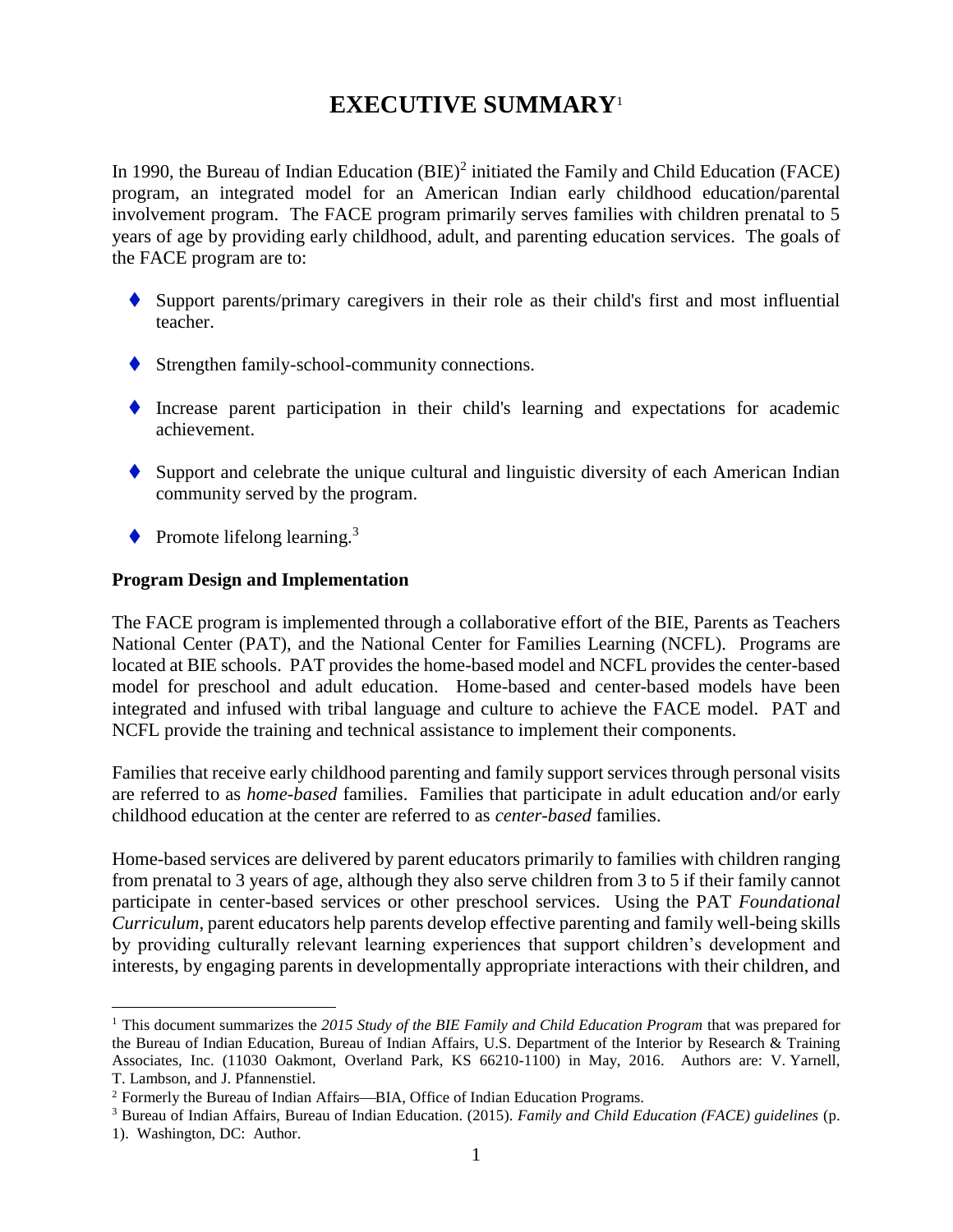by promoting the family's welfare. Services are delivered through weekly or bi-weekly personal visits that are usually 60-90 minutes in duration, monthly FACE Family Circles (family group meetings), periodic screening of overall health and development of the child, and referrals to school and community services.

NCFL provides training and technical assistance for center-based services, which are offered in school facilities to children aged 3 to 5 years and their parents. Children are sometimes enrolled in FACE preschool without an adult enrolling full-time in the adult education component of the center-based services. FACE preschool is provided for children 3½ hours each day in a developmentally appropriate classroom using the NCFL *CIRCLE: A Developmentally Appropriate Preschool Curriculum*. The academic needs and employability skills of adults enrolling full-time are addressed through adult education*,* which is offered approximately 2½ hours a day. A daily structured Parent Time occurs one hour each day and provides a supportive environment for centerbased parents to address critical family and parenting issues. Additionally, parents and children are provided with daily opportunities to engage in child-directed interactions during one hour of Parent and Child Together Time (PACT Time®). In PY15, parents of FACE preschoolers were permitted to enroll in adult education part-time or not at all. In these cases, adults are expected to develop a plan for participating in flexible PACT Time and Parent Time activities coordinated by the center-based staff. Center-based services also include periodic screening of overall health and development of the child and referrals for services.

Home- and center-based staffs collaborate to provide comprehensive services to all FACE families and to support family transitions, such as children transitioning to preschool or kindergarten, and adults transitioning to employment or other educational programs. The center-based staff also supports teachers and parents in elementary school classrooms where parents engage in PACT Time with their child.

### **FACE Participation**

During the 25-year history of FACE, the number of schools implementing FACE increased from the initial six programs to 43 programs in PY15. FACE has served 44,743 participants, including 20,932 adults and 23,811 children in approximately 17,900 American Indian families. Since the inception of the FACE program, 62% of adults and children participated in only the home-based component, 20% participated in only the center-based component, and 18% participated in the full FACE model (receiving both home- and center-based services). Of the 19,090 FACE children who received home-based services since the inception of FACE, 21% transitioned into centerbased services, comprising almost half of the children who received center-based services.

PY15 participants include 2,069 adults and 2,210 children from 1,738 families served at 43 sites (see Figure 1). Two-thirds of participants received home-based-only services, 30% participated in center-based-only services and 4% participated in both home- and center-based services.

During PY15, 1,498 adults and 1,516 children participated in home-based services. Compared with PY14, 135 fewer home-based children and 230 fewer home-based adults participated in PY15. Similar to previous years when home-based families received 12 personal visits on average, PY15 families received an average of 11 personal visits and attended three Family Circles.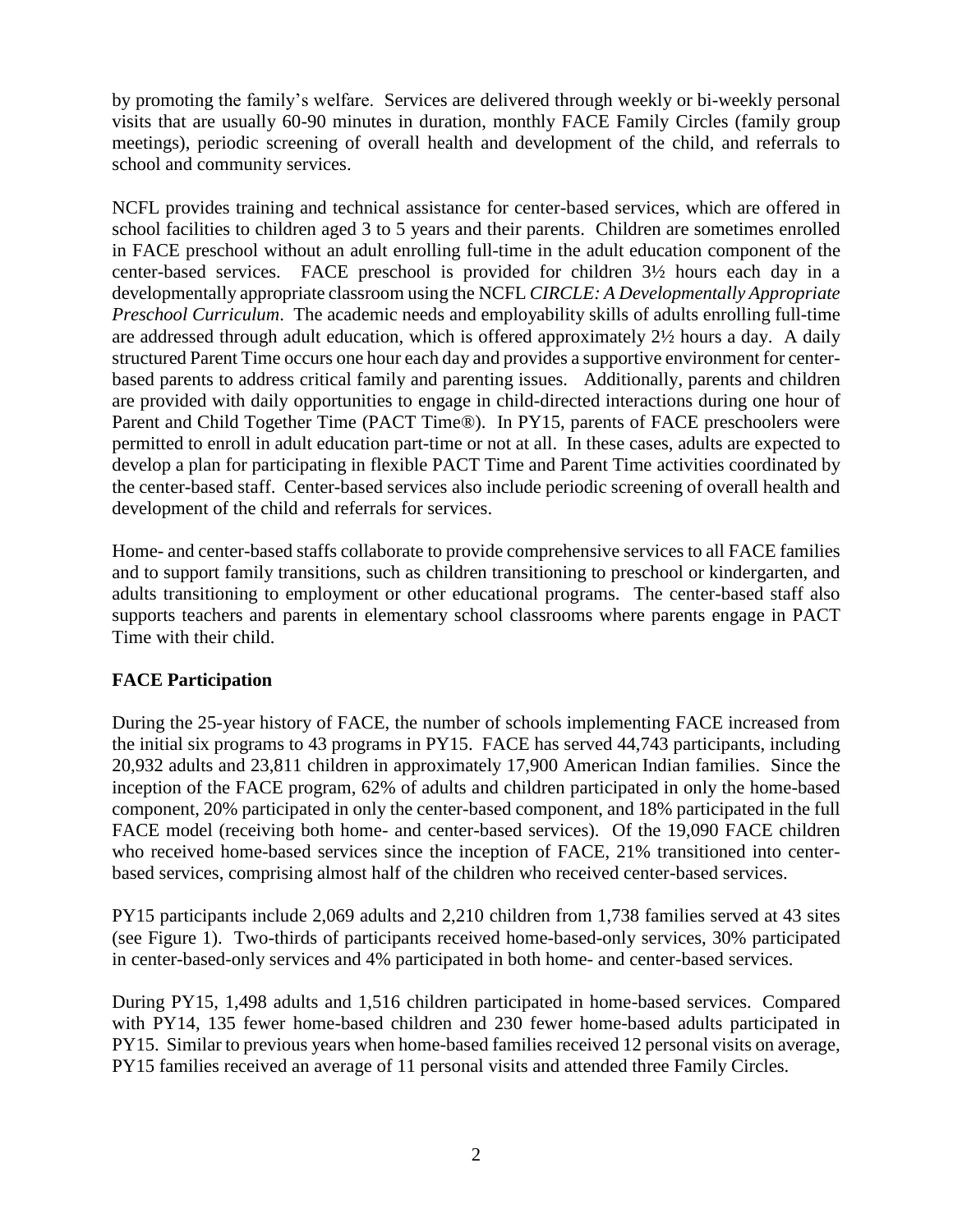

**Figure 1. Number of Adults and Children Who Participated in FACE Each Program Year, 1991-2015 (with Number of Sites)**

Prior to PY15, center-based families were required to participate in four center-based components: FACE preschool, adult education, PACT Time, and Parent Time. The adoption of more flexible requirements resulted in different types of center-based participation among families in PY15. The most notable result of this change was a large increase in the number of children who attended the FACE preschool, which increased from 521 children in PY14 to 743 in PY15. The number of adults participating in at least one component increased from 619 to 693. An unintended outcome of the revised requirement for adult center-based services was the finding that parents of 25% of FACE preschoolers did not participate in any center-based services. The revised guidelines require parents to participate in some form of parent engagement activities even if they do not participate in FACE adult education.

Somewhat more than half (54%) of the PY15 FACE preschoolers participated in the original model of adult education, PACT Time, and Parent Time; 13% had parents who attended only PACT Time and Parent Time.

Center-based adults participated in an average of 131 hours of adult education, 40 hours of Parent Time, and 39 hours of PACT Time, which are large decreases in participation compared with the prior year averages. Children attended an average of 313 hours of FACE preschool, a large increase compared with the previous year.

#### **Screening and Preventive/Safety Outcomes for FACE Children**

The early prevention and detection of developmental delays and health and dental problems is a critical component of the FACE program. Periodic screenings provide the means for early prevention and detection. The following are findings for PY15 FACE children:

 $\blacklozenge$  Ninety-one percent of children—including 90% of home-based children and 93% of centerbased children—were screened during PY15.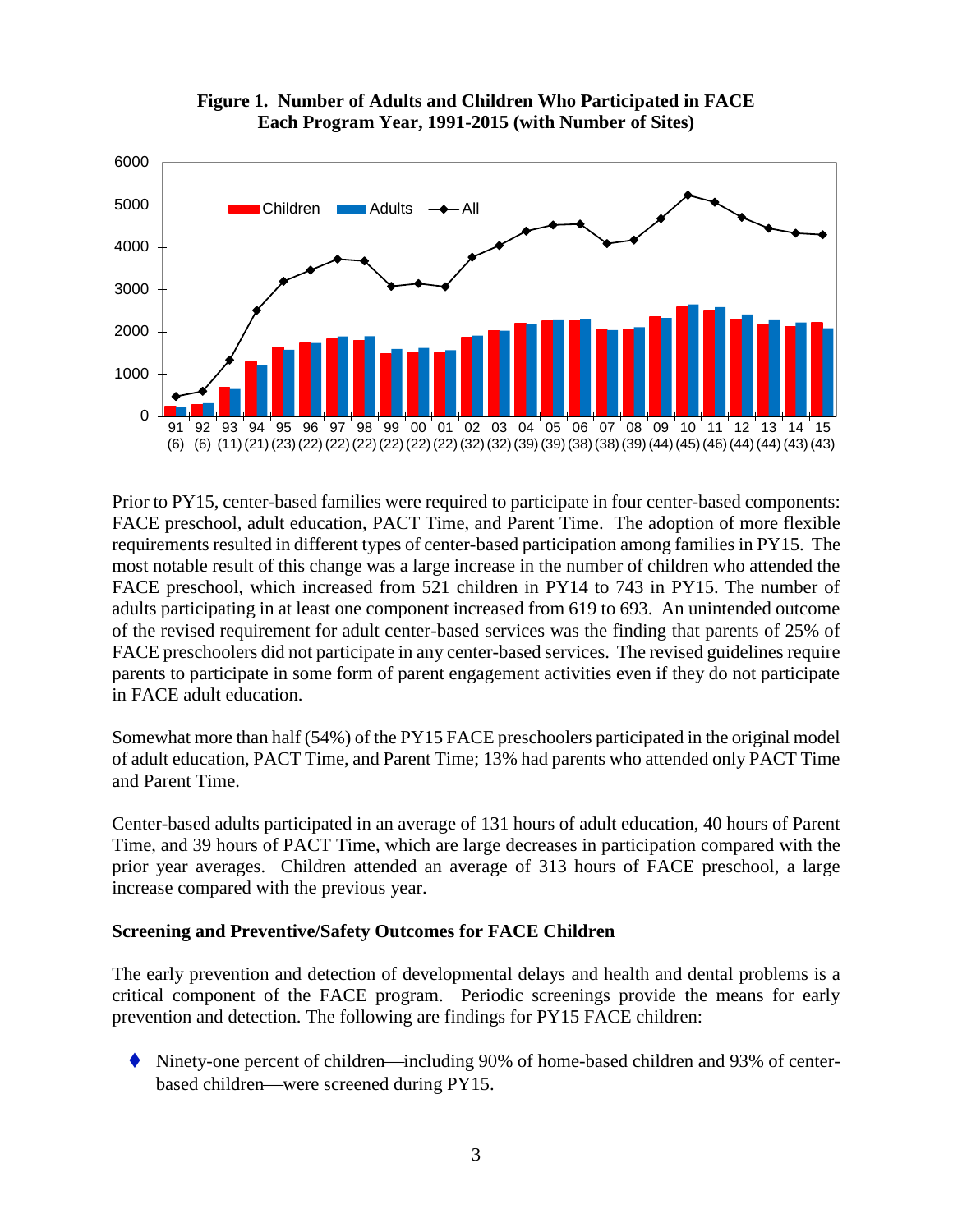- ◆ Of children who were screened, 27% were identified with developmental concerns—mostly in the areas of language/communication and physical development. Approximately half of children identified with concern (or 14% of all screened children) were referred for services.
- Fifteen percent of screened children were identified with language/communication concerns: 22% of screened center-based children and 12% of screened home-based children were identified with language/communication concerns. The home-based percentage was similar to the prior year, but the percentage of center-based children with language/communication concerns increased from 16% to 22%.
- Eight percent of children have ongoing medical conditions, most frequently respiratory system issues and nervous system problems.
- Seventeen percent of children older than  $1\frac{1}{2}$  years were diagnosed with dental abnormalities, mostly due to decay of their baby teeth.
- ◆ Five percent of PY15 children have an IEP or IFSP. The most frequently identified type of need is speech or language delay, reported for 79% of these children. Of the children ready to exit FACE preschool and enter kindergarten, 11% have an IEP/IFSP.
- $\blacklozenge$  Nationally, 71.6% of children aged 19-35 months are current with their immunizations.<sup>4</sup> By comparison, 97% of PY15 FACE children in this age group were current with the recommended immunizations—a notable increase of 15 percentage points since PY12 and a dramatic increase since PY01, when fewer than half of children were current.
- ◆ Parents reported that 97% of PY15 FACE children use car seats. Appropriate use of car seats for children has been a large focus in FACE parenting education. This focus on safety extends to the use of helmets when biking or skating. For children aged 4 or older, 61% reportedly wear a helmet when engaged in these activities.
- Eighty-nine percent of children are routinely taken to the same medical facility for regular medical check-ups and sick care, similar to the previous year. Eighty-eight percent of children are within normal weight and height limits for their age. At least 82% of the FACE children are covered by a health insurance plan, a dramatic increase over the previous year when only half of the children had medical insurance coverage.

#### **Cognitive Outcomes for FACE Children**

 $\overline{a}$ 

Center-based staff members and parents are trained to implement a reading strategy that is designed to increase the vocabulary and language comprehension of young children. FACE preschool children are assessed with the *Expressive One-Word Picture Vocabulary Test*

<sup>4</sup> [http://www.cdc.gov/mmwr/preview/mmwrhtml/mm6433a1.htm#Tab2](http://www.cdc.gov/mmwr/preview/mmwrhtml/mm6433a1.htm%23Tab2) (Holly A. Hill, MD, PhD; Laurie D. Elam-Evans, PhD; David Yankey, MS, MPH; James A. Singleton, PhD; Maureen Kolasa, MPH. National, State, and Selected Local Area Vaccination Coverage Among Children Aged 19–35 Months — United States, 2014. Morbity and Morbity Weekly Report from Center for Disease Control and Prevention, August 28, 2015 / 64(33);889-896.)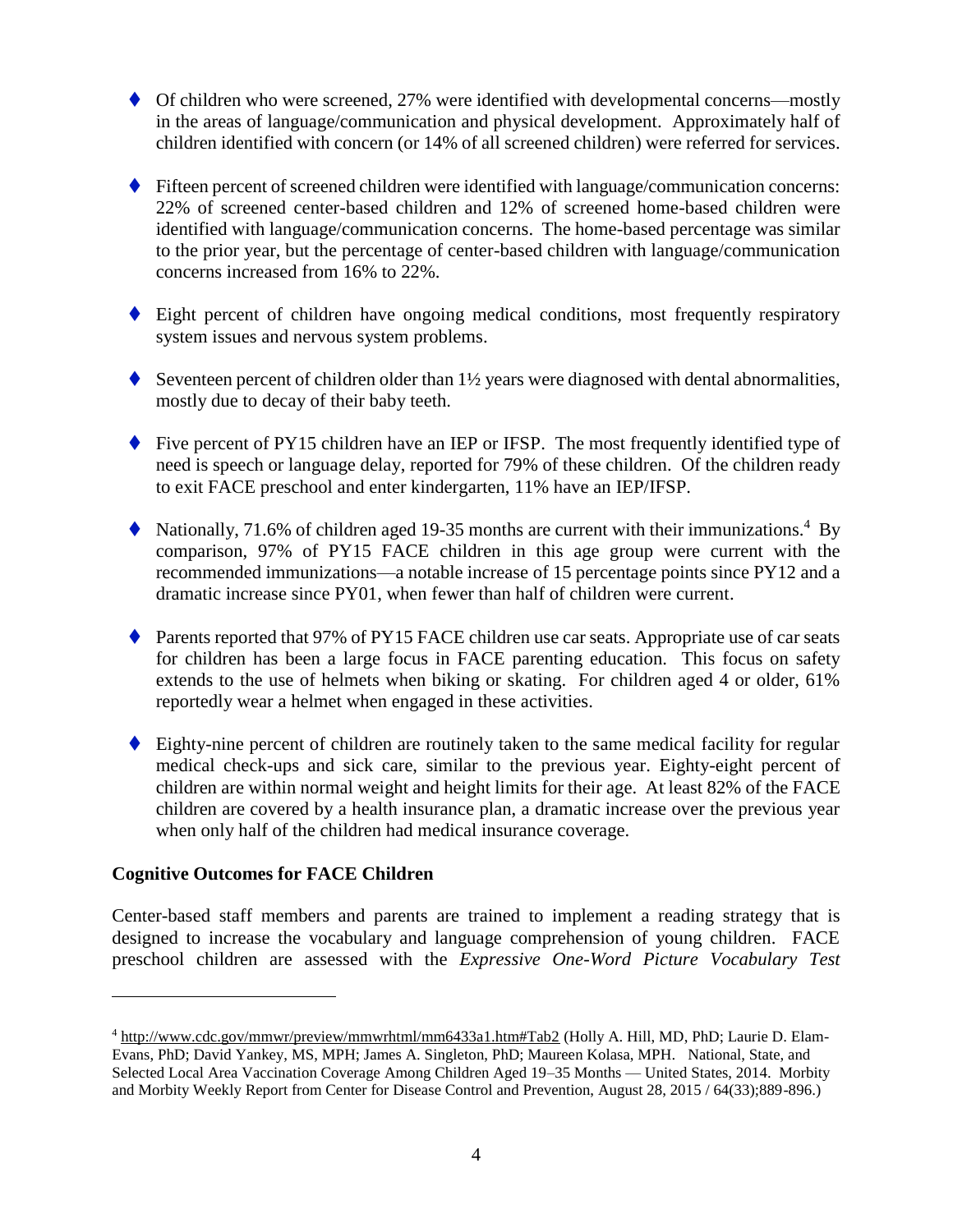(EOWPVT) to measure growth in expressive vocabulary. 5 Teachers administer the assessment in the fall, at midterm, and in the spring. Scores are standardized to a mean of 100 and a standard deviation of 15.

 Average pre-test standard scores ranged from a low of 89 (for children who attended the center-based program midterm-spring), which equates to the 23<sup>rd</sup> national percentile, to 95 (for the 74% of assessed children who attended fall-spring), which equates to the  $37<sup>th</sup>$ national percentile (see Figure 2).



**Figure 2. Average EWOPVT Standard Scores and National Percentile Equivalents by PY15 Testing Cycle**

- FACE children significantly and meaningfully increased their performance at post-test. Their post-test scores increased by an average of 9 standard scores, which is a meaningful increase of approximately two-thirds of a standard deviation. The average post-test score for preschoolers is 102, which is 2 standard scores above the national average and equates to the 55<sup>th</sup> national percentile.
- For the almost three-fourths of FACE preschoolers who attended for the full year (fallspring), the average pre-test standard score of 95 (equivalent to the  $37<sup>th</sup>$  national percentile) is below the national average standard score of  $100$  (equivalent to the  $50<sup>th</sup>$  percentile). The average post-test standard score (104) is equivalent to the  $61<sup>st</sup>$  national percentile rank which renders these FACE children at the end of preschool on a level playing field with children nationally. Children with only one semester of preschool demonstrated an average standard score gain of 6, but failed to reach the national average standard score of 100 at post-test.
- FACE preschool children with IEPs scored significantly below other preschoolers at pretest, scoring more than a full standard deviation below the national average with a standard score of 79. At post-test, children with IEPs increased their average score to 95, a significant and meaningful increase of more than a full standard deviation. Although they continue to score significantly lower than other preschoolers (who had average pretest and post-test scores of 95 and 103, respectively), they made meaningful progress in closing the gap and reaching the national average as preschoolers.

 $\overline{a}$ 

<sup>&</sup>lt;sup>5</sup> Published by Academic Therapy Publications.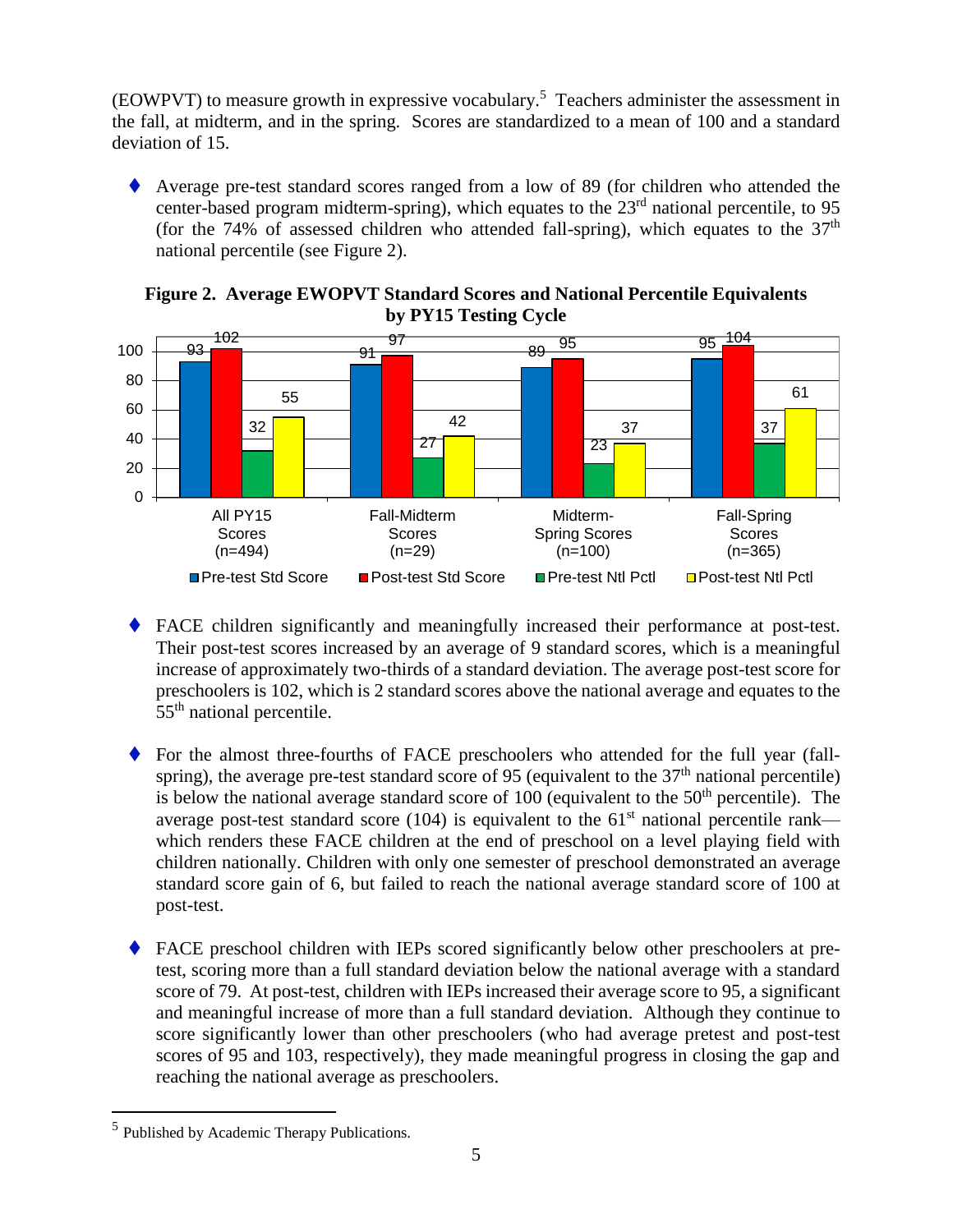Early childhood teachers also assess developmental progress of FACE preschoolers using Meisels' *Work Sampling System* (*WSS*). Children were rated twice on performance indicators in each of seven domains during PY15.<sup>6</sup>

- $\blacklozenge$  For each of the seven domains, FACE preschool children demonstrate statistically significant improvement in ratings on every domain for both 3- and 4-year-old children.
- Approximately one-third of ratings for 3-year-olds and two-thirds of ratings for 4-year-olds demonstrate proficiency in physical development. More than one-third of ratings for 3-yearolds and about 60% of ratings for 4-year-olds are *proficient* in personal/social development. Between 23-31% of ratings for 3-year-olds and 46-54% for 4-year-olds are rated as *proficient* in the language/literacy, mathematical thinking, scientific thinking, social studies, and arts domains.

Nearly 1,200 children entered kindergarten at FACE schools in fall 2015 and were assessed with the NWEA MAP assessments in reading and mathematics. Approximately one-third of the entering kindergartners at FACE schools had participated in the FACE program.

- Entering kindergartners who had participated in the FACE program scored significantly higher on the MAP Reading Assessment and the MAP Mathematics Assessment at kindergarten entry than did kindergartners who had not participated in FACE.
- Children who had participated in the FACE program scored one-quarter of a standard deviation and non-FACE children scored .40 of a standard deviation below the national average in reading at kindergarten entry. Children who had participated in FACE scored .40 of a standard deviation and non-FACE children scored .60 of a standard deviation below the national average in mathematics at kindergarten entry.
- PACT Time attendance as a measure of family engagement is a direct predictor of EOWPVT performance at preschool exit, and EOWPVT is the largest direct predictor of kindergarten entry performance of FACE children on the MAP Reading Assessment. Additionally, the age of the kindergartner is a direct predictor of performance on the MAP Reading assessment at kindergarten entry.
- Both the intensity of preschool attendance and PACT Time as a measure of family engagement are direct predictors of WSS Mathematical Thinking at preschool exit, and the WSS Mathematical Thinking Scale is the only direct predictor of kindergarten entry performance on the MAP Math Assessment for FACE children.

Parents believe that FACE has had a large impact on the cognitive development of their children.

- Eighty percent of parents believe that FACE participation has had a *large* impact on increasing their child's interest in learning.
- Approximately three-fourths of parents report that FACE participation has had a *large*  impact on increasing their child's interest in reading, increasing their child's

 $\overline{a}$ 

<sup>6</sup> WSS domains include personal and social development, language and literacy, mathematical thinking, scientific thinking, social studies, the arts, and physical development.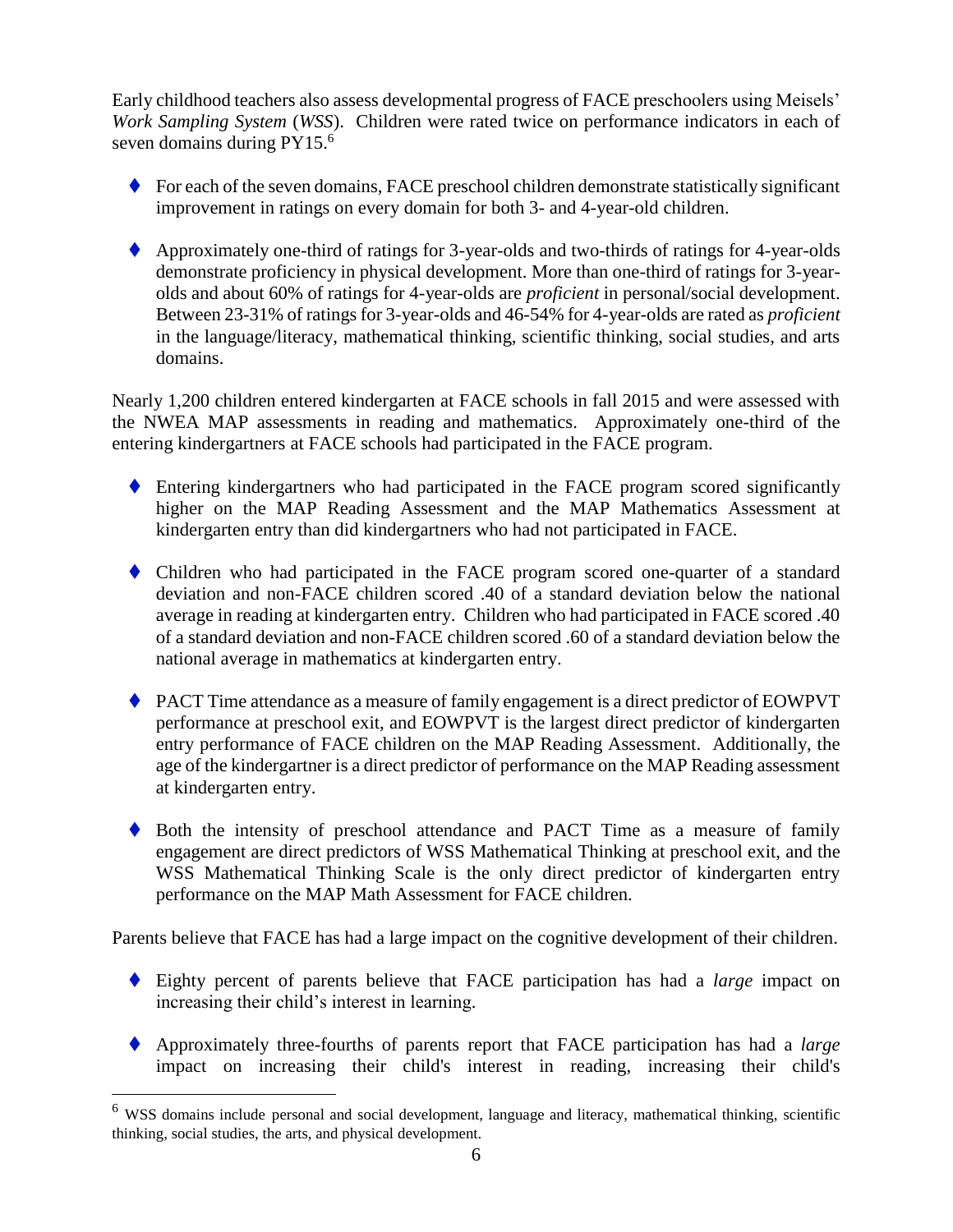verbal/communication skills, increasing their child's self-confidence, and preparing their child for school.

 Almost two-thirds of parents report a *large* impact on improving their child's ability to get along with other children, while almost one-third report *somewhat* of an impact.

#### **Home Literacy Practices**

FACE parents report that FACE participation impacts their home literacy practices.

 Seventy-eight percent of FACE parents read to their child *daily or almost daily*. Seventyeight percent of FACE parents with children ages 3-6 also report they read to those children on a *daily* or *almost daily* basis. This is a considerably higher percentage than parents nationwide. Only 55% of parents nationally read to their 3- to 6-year-old children this frequently (see Figure 3).





- Nationwide, parents who are categorized as similar in economic status to most FACE families read to their children even less frequently. Only 40% of those parents read *daily* to their 3- to 6-year-old children.
- FACE parents significantly increase the frequency that they discuss the day's events or special topics with their child from 71% reporting that this occurred *daily* or *almost daily* initially to 76% of parents who did so at year's end.
- Seventy-six percent of parents reported they read to their child on a *daily* or *almost daily* basis early in their participation in FACE. A significantly higher 80% reported doing so at the end of the year.
- FACE parents significantly increase the frequency that they listen to their child "read" by year's end. Eighty-two percent of FACE parents report listening to their child "read" on a *daily* or *almost daily* basis early in FACE participation, increasing to 84% at the end of their FACE participation.
- The frequency that FACE parents tell stories to their child significantly increases during FACE participation. Early in their participation, 72% of parents report they tell stories to their child *daily or almost daily*. At the end of the year, 78% of parents do so.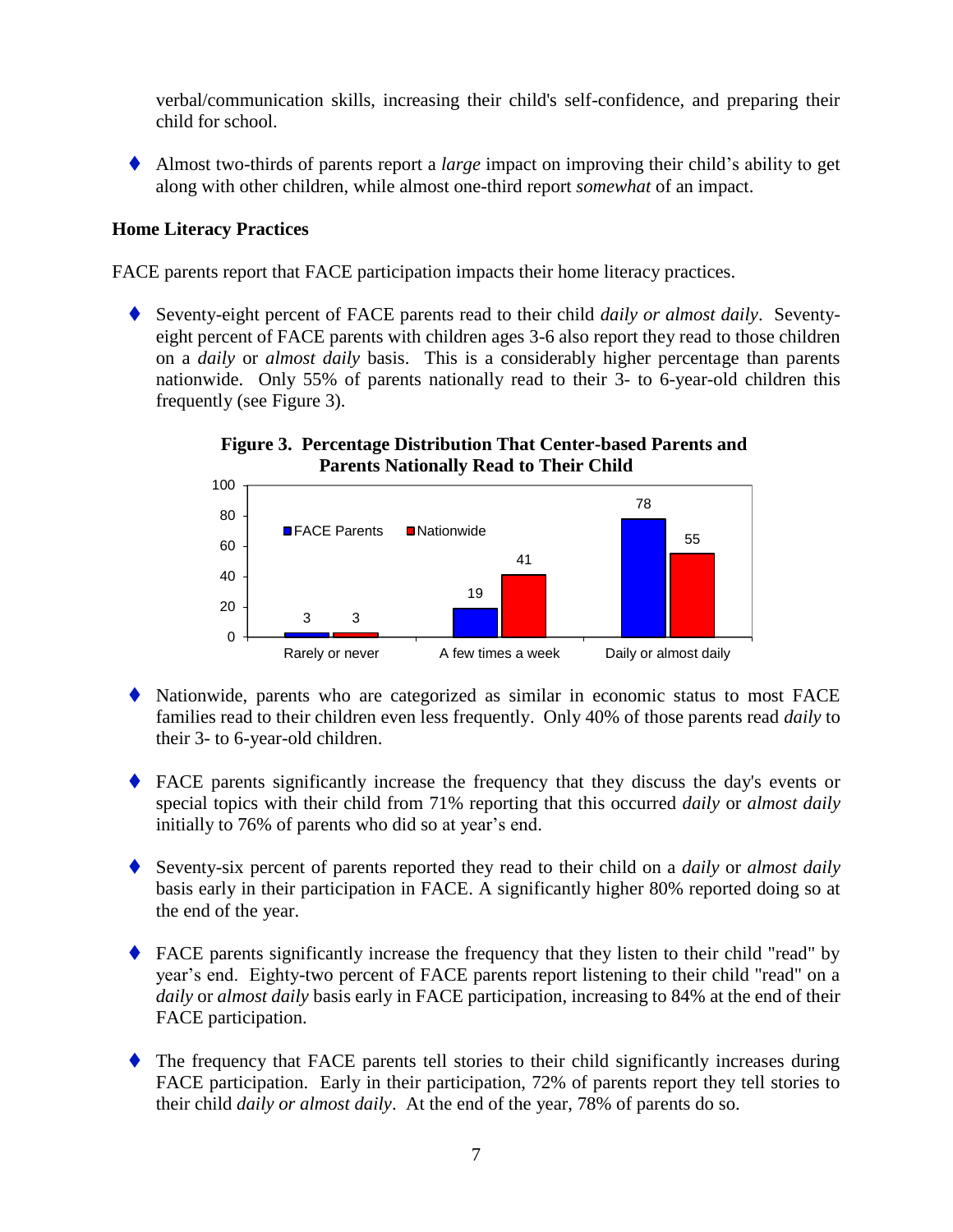The number of children's books in FACE homes increased significantly by the end of PY15. The percentage of households with 31 to 50 books increased from 19% to 26%, and households with more than 50 children's books increased from 18% to 31%. Forty-four percent of FACE households had 20 or fewer children's books initially; by the end of PY15, that percentage had decreased to 26%. All households had at least five children's books.

#### **Outcomes for FACE Adults**

The FACE program encourages parents to set explicit goals for themselves. Ninety-two percent of center-based adults set at least one goal and 79% completed a goal. With an increased emphasis on goal setting for home-based parents, 84% of home-based parents set goals and 68% completed goals. FACE adults most frequently set goals for themselves as parents.

- Eighty-four percent of center-based adults set parenting goals; 68% of these center-based adults achieved their parenting goals.
- Seventy-seven percent of home-based adults set parenting goals for themselves; 60% of the home-based adults who set parenting goals completed their goals.

Consistent with previous years, at least 94% of parents, regardless of services received, report that FACE impacts their parenting skills *somewhat* or *a lot* in all areas that are measured.

- Significantly more parents who participated in home-based-only services believe that FACE helped them *a lot* to become a better parent.
- Approximately 80% of parents indicate that FACE helps them *a lot* in increasing the amount of time they spend with their child, in becoming more involved in their child's education, and in more effectively interacting with their child.
- Approximately 75% of parents report that FACE helps them *a lot* in increasing their understanding of child development, in becoming a better parent, in encouraging their child's interest in reading, and in increasing their ability to speak up for their child.

The academic achievement of adults is an important focus for the center-based component of FACE. In FACE adult education, teachers assess academic achievement with the *Comprehensive Adult Student Assessment System* (CASAS).

- Fifteen percent of FACE adults scored at beginning reading levels (*pre-beginning*/*beginning literacy* or *beginning/intermediate basic skills)* at pre-test; 49% scored at the highest levels (*adult secondary* or *advanced adult secondary*). At post-test, 13% scored at the beginning levels and 59% scored at the highest levels, with 35% scoring at the *advanced adult secondary* level.
- Forty-three percent of adults with matched scores in math scored at the *pre-beginning* to *intermediate basic skills* in math, decreasing to 29% at post-test. Fifty-seven percent were assessed at the *advanced basic skill* level or higher at pre-test; 71% scored at that level or higher at post-test.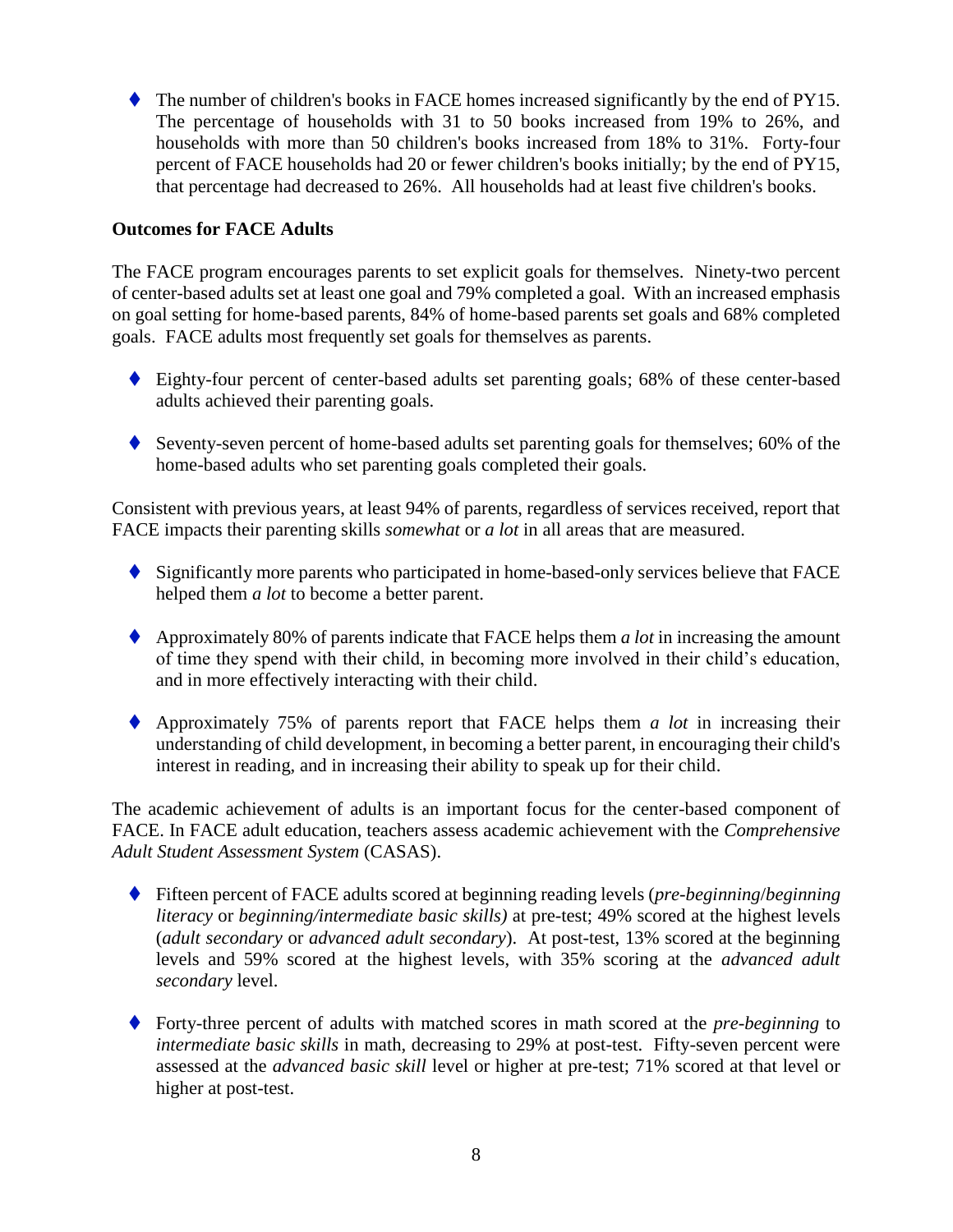- Twenty-two percent of adults scored at the highest reading level at both pre- and post-test; another 27% of adults increased their score at least one level. Only 5% of adults scored at the highest math level at both pre- and post-test, but 39% of adults advanced at least one level.
- On average, adults demonstrated a statistically significant 4-point increase in reading and a 4-point increase in math. Seventy percent of adults demonstrated reading gains and 71% demonstrate gains in mathematics.
- Almost two-thirds of center-based adults set educational goals; slightly more than one-third completed at least one educational goal. Forty percent of home-based adults set educational goals and 18% achieved them.
- Eighty-four percent of center-based adults reported improved academic skills for personal growth; 53% reported that they were helped *a lot* in this area*.* Sixty-two percent reported improved academic skills for advanced education; 31% reported that they were helped *a lot.*
- $\blacklozenge$  Approximately 41% of adults with the goal of obtaining a GED or a high school diploma reported that FACE participation helped them make progress towards achieving their goal. They either passed a GED test, received a GED diploma or received a high school diploma.
- Nineteen adults completed GED or high school diploma requirements in PY15 (compared with 84 in PY14). Thirteen of the adults who completed requirements for a GED or high school diploma are center-based adults; six are home-based adults. Since the inception of FACE, approximately 1,420 FACE adults have obtained their GED or high school diploma.
- During PY15, 348 adults became employed; this includes 189 home-based adults and 159 center-based adults. Of 224 center-based adults who enrolled in FACE to improve their chances for getting a job or a better job, 60% report that FACE helped them obtain a job or a better job—an increase from the 30% from the previous year. Throughout the history of FACE, approximately 6,250 adults gained employment during their FACE participation.
- Some FACE participants earned the required credentials to become employed in FACE. Thirty-five percent of FACE staff members are former FACE participants.
- Most FACE adults (88-94%) reported feeling better about themselves, more self-direction and self-discipline, increased frequency of interactions with other adults, and improved communication skills.
- Almost three-fourths of FACE adults reported that FACE participation helped improve their physical fitness.

#### **Parent Involvement in Children's Education**

The FACE program's focus on increasing parent involvement in children's education is supported by research, which indicates that parent involvement in their child's school increases literacy achievement—and matters most for children at greatest risk*.* The involvement of PY15 FACE parents in the education of their K-5 children can be examined in the context of national findings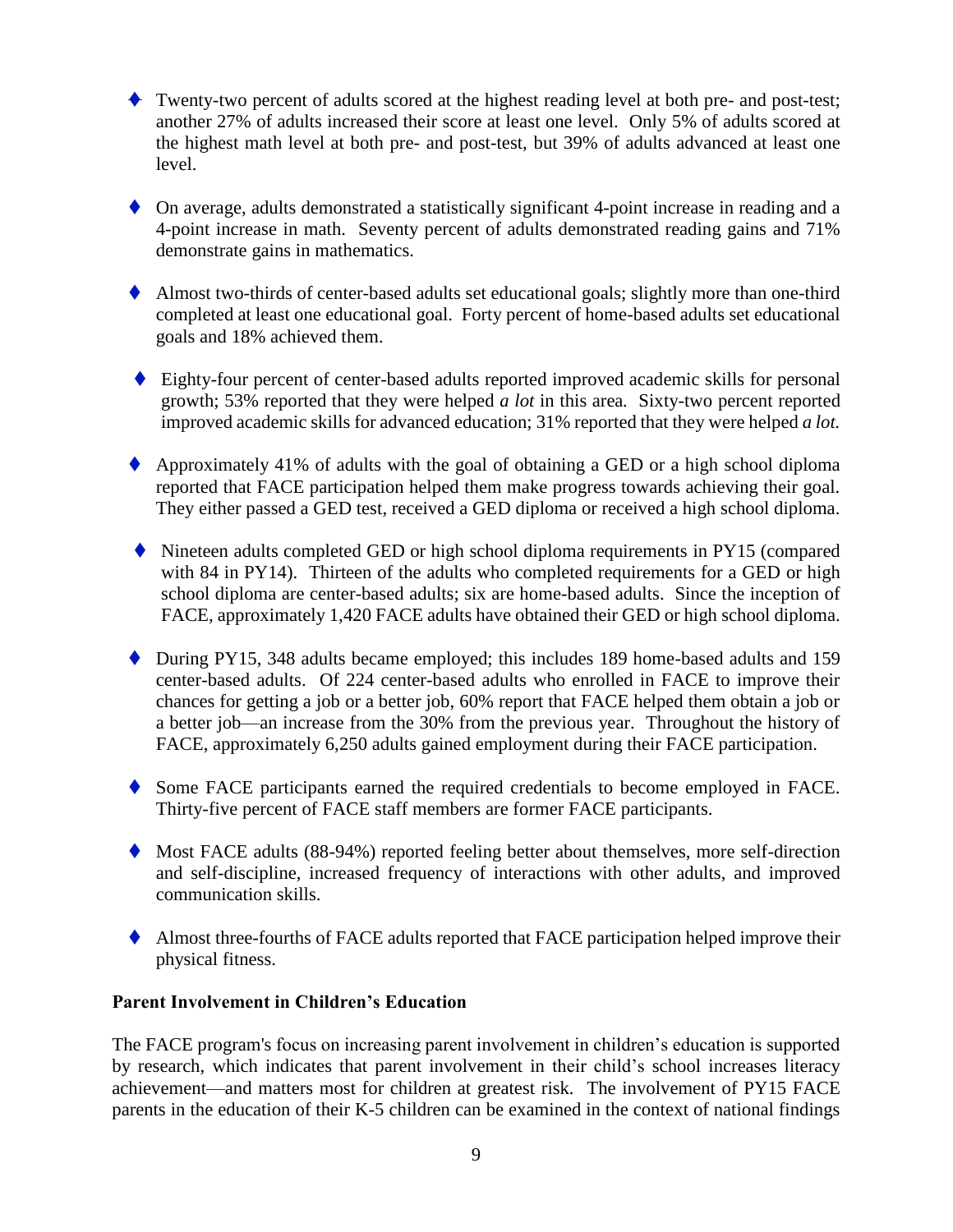from the analysis of data from the National Household Education Survey, which collected data from parents of children in grades  $K-5$ .<sup>7</sup> See Figure 4.





- Almost all FACE parents with K-5 children attended classroom or school events (95%), compared with fewer parents nationally (80%).
- Almost three-fourths of PY15 FACE parents volunteered in the classroom or school or participated on school committees; 53% of parents nationally did so.

#### **Integration of Native Language and Culture**

The FACE program supports and celebrates the culture and language of the FACE communities. Over time, tribal members have obtained the qualifications to predominantly staff the FACE programs. Native language and culture are also infused throughout the FACE program.

- The FACE program prioritizes the hiring of tribal and community members. Seventy-eight percent of all PY15 FACE staff positions were held by American Indians. Almost all parent educators in the PY15 home-based component are American Indian (94%). Seventy-one percent of coordinators, 57% of adult education teachers, 63% of early childhood teachers, and 83% of early childhood co-teachers are American Indian.
- At least 90% of FACE programs reported that language and/or cultural traditions and values are integrated at least *sometimes* in each of the FACE components.
- In the 32 FACE schools that have a culture teacher, the teacher assists the FACE staff in efforts to integrate native language and culture in FACE programs. The culture teacher provides classroom instruction for FACE preschoolers in 19 of the programs and for FACE adults in 17 schools.
- Sixty-seven percent of PY15 adults indicated that participation in FACE helps increase their use of their native language. Seventy percent of PY15 adults who participated in centerbased-only services and in both home- and center-based services reported this impact, as did 64% of adults who participated in the home-based-only services.

 $\overline{a}$ <sup>7</sup> National Center for Education Services. (2012). Parent and family involvement in education, from the National Household Education Surveys Program of 2012. p. 6. Retrieved April 18, 2016 from: http://nces.ed.gov/pubs2013/2013028rev.pdf